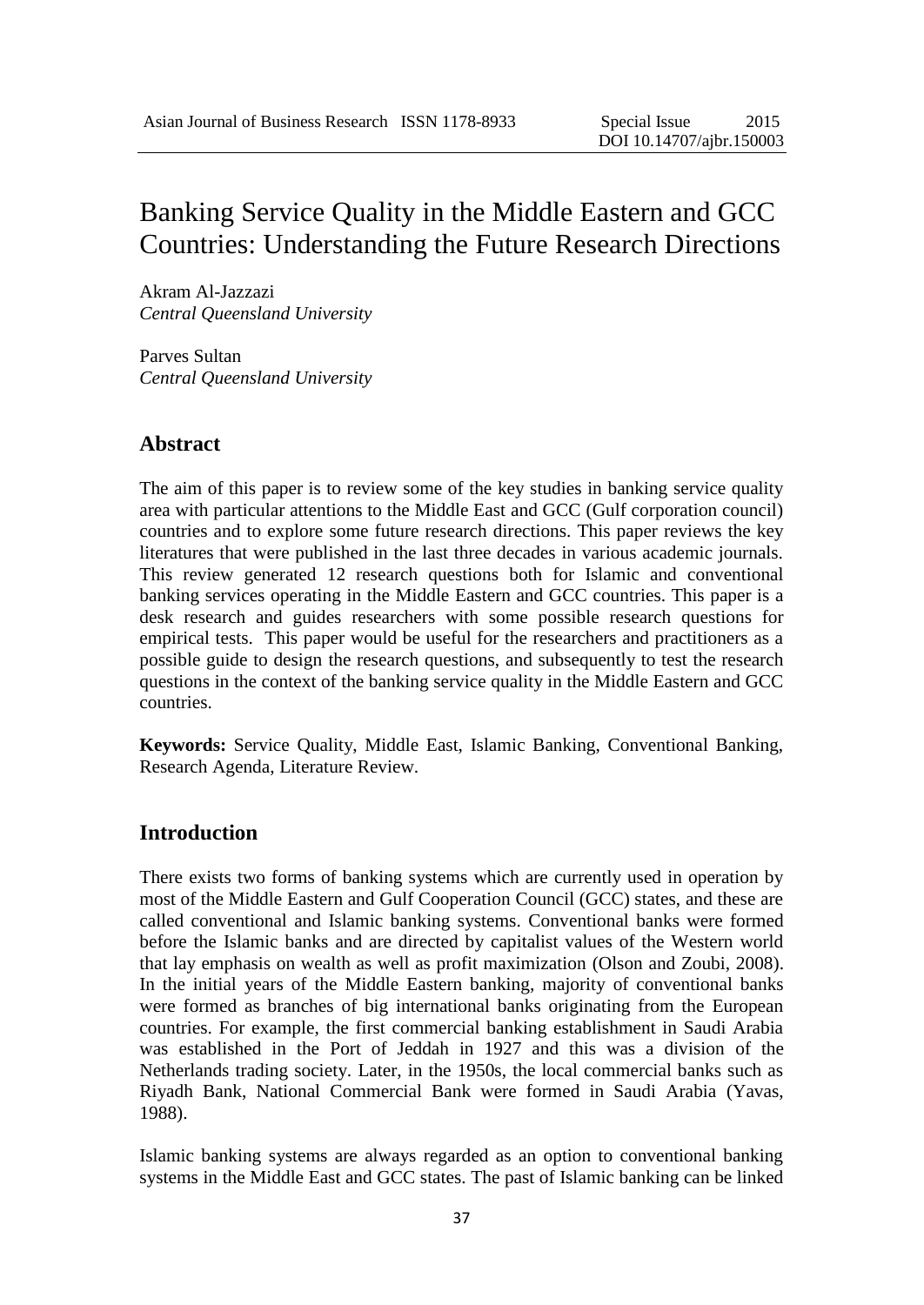back to early 1970s, the creation of the Nasser Social Bank in Egypt. Research found that there were an approximate of 35 Islamic banks in different countries distributed throughout the Middle East in 1985 (Erol and El-Bdour, 1989); and as at 2009, Islamic banks extended to over 50 countries (Hanif, 2010). It is approximated that the annual rate of growth of the Islamic banking industry was 8.2 percent during the 1990s. This growth spilled from the Middle East to other countries in Africa, Europe and Asia. Hence, the global Islamic banking industry developed at a rate of 30% between the years 2004 and 2008 (GatehouseBank, 2008; Khan and Bhatti, 2008). This growth made global conventional banks such as HSBC, Citibank, as well as Standard Chartered bank to provide Islamic banking services to its potential customers (Al-Smadi et al., 2013; Naser et al., 1999).

Despite the fact that Islamic and conventional banks offer services in the same market, their individual rates of growth, profitability and assets differ remarkably. This discrepancy is particularly massive in the Middle Eastern and GCC states. Although conventional banks naturally possess greater assets compared to Islamic banks, the growth rates of Islamic banks are much higher than that of the conventional banks. In this circumstance, Hanif (2010) approximated that the volume of Islamic banking had reached US\$951 billion and that the Islamic banks had been operational in over 50 states as at 2009.Similarly, Siraj and Sudarsanan (2012) established that the operating profit of Islamic banks had a more rapidly rate of growth compared to that of conventional banks. Further, according to Siraj and Sudarsanan (2012), Islamic banks have continuously reported a greater return on assets (ROA) than conventional banks. A further evaluation of customer total liability as well as deposits between the years 2006 and 2010 indicated a higher percentage of equity funds in Islamic banks (average 74 per cent) compared to conventional banks (average 55 per cent) (Siraj and Sudarsanan, 2012).

Contrasting conventional banks, Islamic banks generally seek out to boost societal equality as well as social and economic development for its customers or clients and stakeholders (Siraj and Sudarsanan, 2012). Islamic banks are structured and operated on the foundation of the principles of Islamic law (i.e., the Sharia) that prohibit the issuance or receipt of interest, and proposes that the bank and its clients to share profit and risks. The sharing of profit or loss with clients causes Islamic banks to face a greater risk compared to conventional banks (Abedifar et al., 2011). Hence, a trustworthy relationship is always carried out between these two parties involved (Askari et al., 2009).

The global development of Islamic banking has facilitated a considerable amount of research comparing the Islamic and conventional banking systems. The results of these studies are diverse in that some of these studies established no significant differences in these two systems of banking in terms of risk management practices (Hassan et al., 2009) and performance and profitability (Ansari and Rehman, 2011). However, other studies revealed significant differences in these two systems of banking in terms of profitability as well as leverage (Toumi et al., 2011), operational framework (Awan, 2009), and quality of assets, liquidity, and product or services offerings (Jaffar and Manarvi, 2011).

Having the largest crude oil reserve banks, GCC thus qualifies to become an oil based economy. The area has been ranked as the largest producer, manufacturer as well as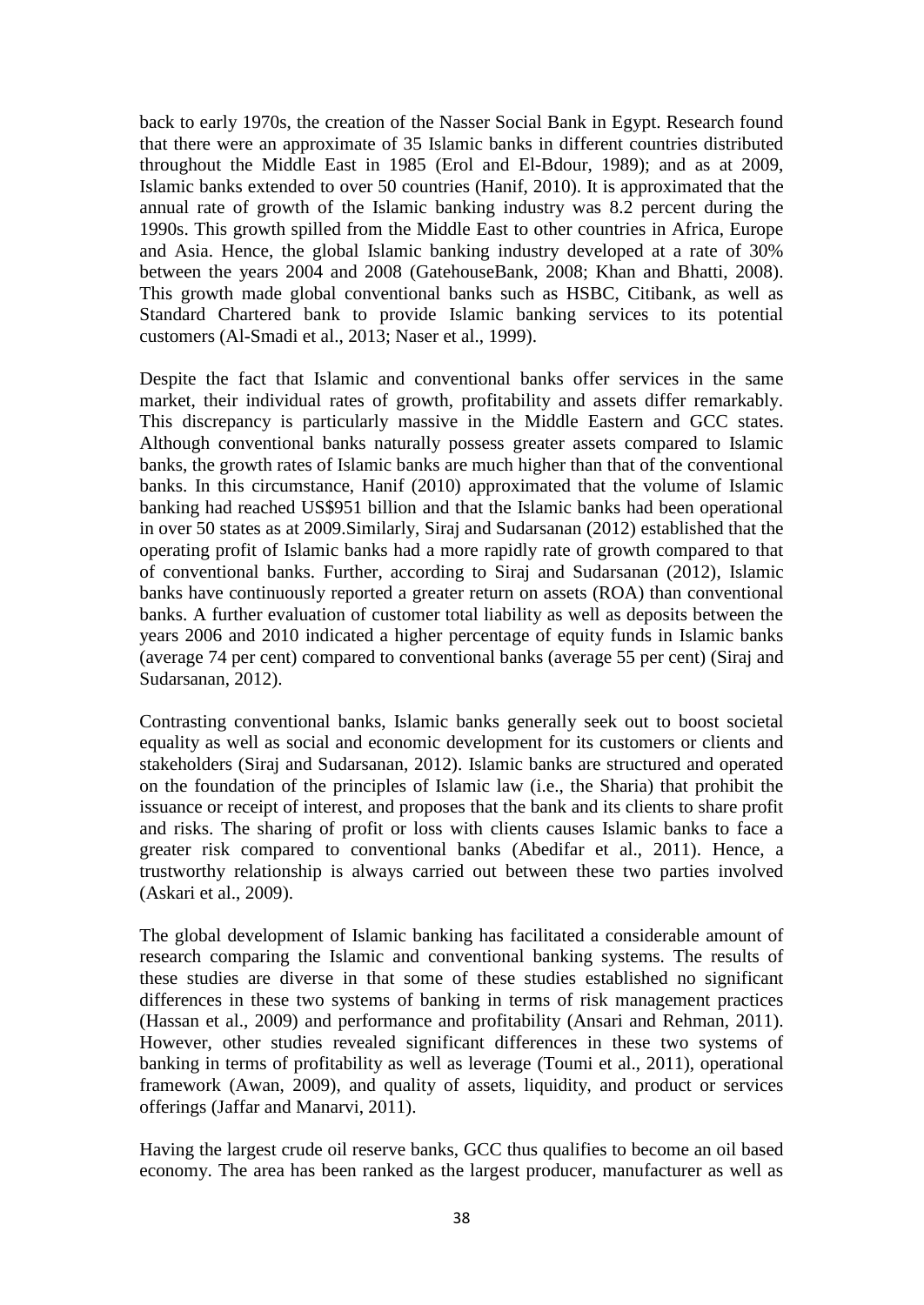exporter of petroleum and other related petroleum products (Erol and El-Bdour, 2009). During the period ranging 2000 – 2008, the economy of the GCC countries experienced a constant rapid growth. However, this rapid growth of the economy came to an abrupt stop in 2009. This was as a result of the coming up of international financial crisis in the late 2008. This economic boom later resumed its rapid growth rate in 2010 (Olson and Zoubi, 2011). Given the unpredictability in prices of oil, the GCC states realized that the only way to establish a sustainable growth in the economy which is long term is to embrace economic diversification. They began focusing their development on industries like tourism and financial services. As a result of this change, the banking industry in the GCC region geared up to embrace the change in an area that is experiencing a rapid acceleration in economic growth (Siraj and Sudarsanan, 2012).

Several studies have been carried out to establish the level of efficiency in the banking industry as well as their performance. The two main approaches employed in measuring efficiency in these banks include parametric and non-parametric methods (Askari et al., 2009). Non parametric methods do not put in to consideration the probability of measurement errors in the evaluation of the limit and could therefore overestimate the inefficiencies. On the other hand, the parametric method like the stochastic frontier approach applies distributional assumptions to facilitate disaggregation of the frontier in to a term that is inefficient and random, making the term arbitrary. (Olson and Zoubi, 2011).

This research aims at reviewing some of the main studies, published in the last three decades, on quality of banking service with particular interest to the Middle East and GCC countries, and delivers some future research instructions and directions. This paper is organized as indicated. The next section brings out service quality measures. We further discuss future research directions, and eventually, contribution then conclusion.

### **Banking Service Quality Measures**

Several studies have developed service quality measures throughout cultures as well as types of financial or banking institutions. These measures are hinged on studies that include SERVQUAL (Parasuraman, Zeithaml, and Berry, 1985, 1988) as well as SERVPERF (Cronin and Taylor, 1992, 1994).Since the banking industry is distinctive in terms of its specific actors, operations, and standards, it demands the establishment of models which are specific to its characteristics and can precisely gauge service quality in the banking sphere (Zhou, 2004). In this connection, Zhou (2004), for instance, evaluated SERVQUAL measures using 316 samples of study from the United States of America (US). Results of this research showed that the four primary factors which contribute to banking service quality in the US include the willingness to correct errors, thoroughness and accuracy of service, consistency as well as reliability, and knowledge capability. Similarly, Karatepe et al. (2005) applied 20 item survey instruments and realized that service environment, empathy, interaction quality, and reliability as the four main elements of service quality in the Northern Cyprus's banking industry. Guo et al.'s (2008) research applied 31-item survey instruments with 800 Chinese respondents and established the Chinese Banking Service Quality (CBSQ) framework.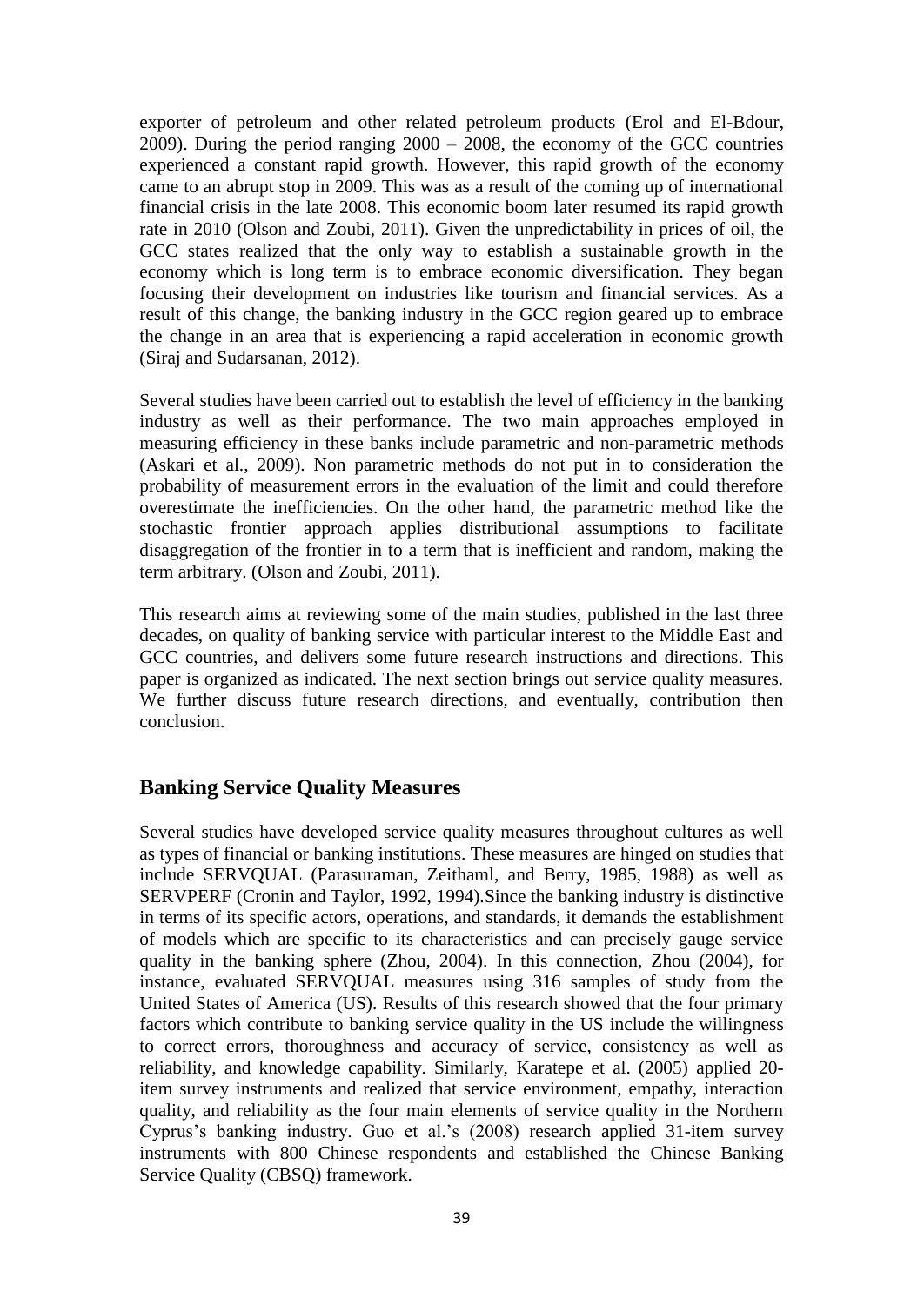Avkiran's (1994) BANKSERV evaluation also followed the ideology of SERVQUAL and consisted 17 items and four dimensions such as staff conduct which relates to the bank's personnel service manner as well as presentation, credibility which relates to trust between the bank's staff and clients, communication which relates to verbal as well as written interactions between bank staff and clients, and customer accessibility that relates to the adequacy of staff to serve clients. In a later study, Avkiran (1999) conducted a research on the effect of three of these dimensions; communication, conduct of staff and customer accessibility to teller services on credibility and established that staff conduct is the main dimension of BANKSERV.

Aldlaigan and Buttle (2002) created the SYSTRA-SQ measure, which was made up of four dimensions of service quality that includes behavior quality, system quality, machine quality, as well as service transactional accuracy. System qualitytreats the service union as a system, and consists of attributes such as listening to clients, ease of availability as well as accessibility, speed of response, and organizational appearance; behavioral quality relates to howthe service was carried out by employees; machine quality relates to the reliability as well as performance of machines within an organization; and service transactional accuracy concerns clients perceptions transaction accuracy in terms of service as well as employee output.

Tsoukatos and Mastrojianni (2010) established a 27-item index in the perspective of the Greek retail banking sector which brings together SERVQUAL (Parasuraman et al., 1988) and Bank Service Quality (Bahia and Nantel, 2000). This index is known as the BANQUAL-R measure. The BANQUAL-R comprises of five dimensions: assurance, empathy, effectiveness, reliability, and confidence. The BANQUAL-R index brings in four of the five SERVQUAL dimensions which are assurance, reliability, empathy, and responsiveness as part of effectiveness as well as elements which are specific to the Bank Service Quality Model including, confidence and effectiveness.

Research indicates that the Islamic banking industry is established upon core differentiations such as the Islamic principles, priorities and values (Young, 2012). As a result, a several empirical studies established service quality measures for Islamic banking services (Al-Tamimi and Al-Amiri, 2003; Hossain and Leo, 2009; Othman and Owen, 2001). For example, the CARTER measure(Othman and Owen, 2001)was initially developed for the Kuwait Finance House, and provided a more clear differentiation between studies that employed SERVQUAL and SERVPERF (Abedniya et al., 2011; Haron and Azmi, 2008; Kumar et al., 2010; Taap et al., 2011). The CARTER model consists of 34 items and six dimensions which include compliance, meaning, adherence to the requirements of Sharia law, assurance implying, trustworthiness of employees and their communication, reliability which means the bank's ability to deliver superior performance according to imposed standards, tangibility that entails service facilities, including equipment, personnel, and communication material, empathy which includes individualized attention and focus on each client, and responsiveness which refer to willingness to respond to customer inquiries. Similarly, Abdullah et al.'s (2011) Bank Service Quality (BSQ) index model, in the context of Malaysia, was comprised of 29 items and three dimensions, which are, reliable communication, systemization, and responsiveness. A recent research conducted in the context of Iranian banking clients show that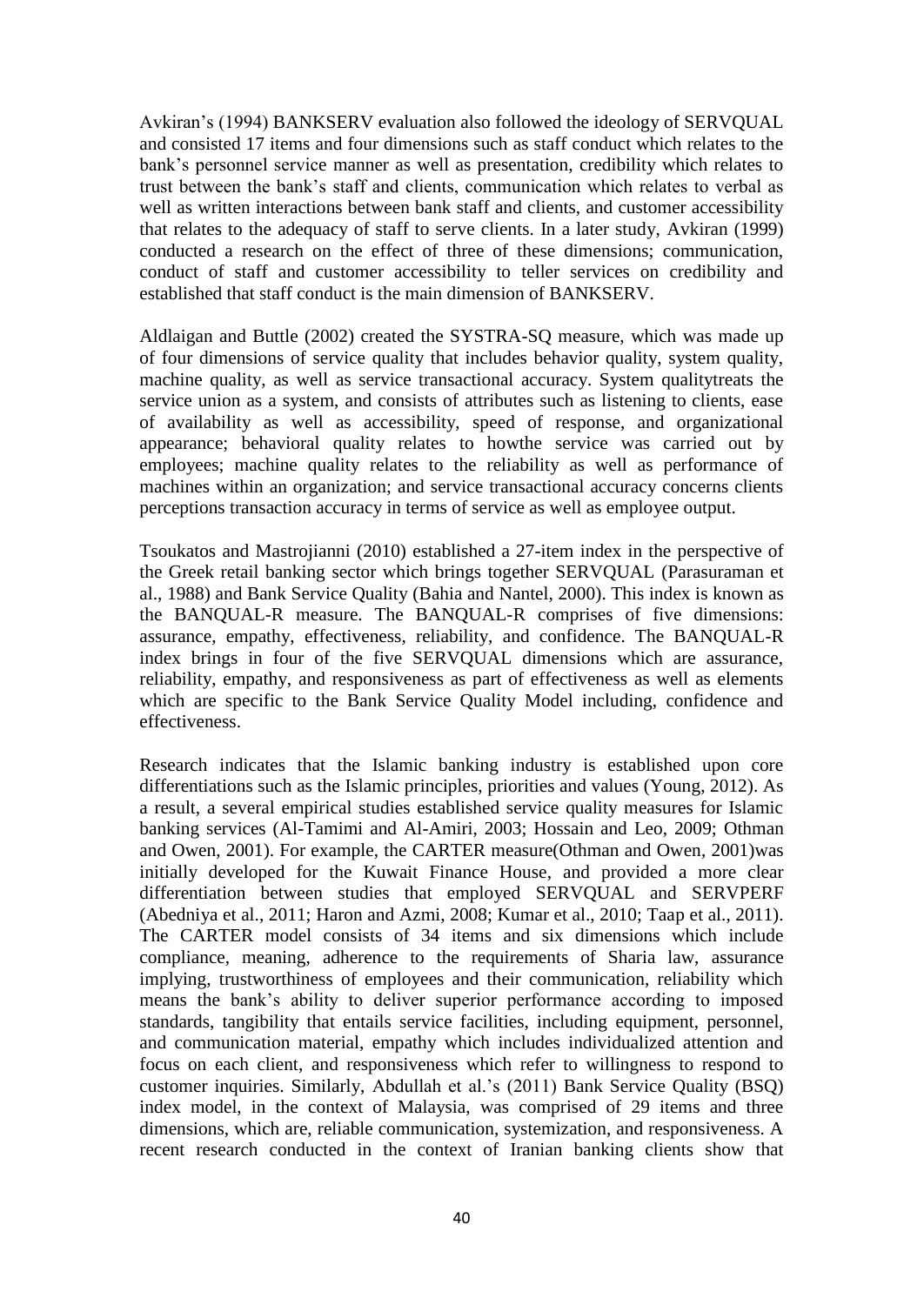assurance and reliability are the most important dimensions of banking service quality in Iran (Ebrahimi and Moghadam, 2012).

Proportional studies between conventional and Islamic banking in the Middle Eastern and GCC countries used same approaches to appraise the nature and perceptions of consumers regarding banking service quality. Jabnoun and Khalifa's (2005) study, for instance, is based on SERVQUAL measure and put into consideration equal numbers of conventional as well as Islamic banks' clients in the United Arab Emirates (UAE); and realozed that gaps, for conventional banks lie on image reliability, personal skills dimensions, values; and for Islamic banks, these were found in the values and personal skills dimensions. Personnel or human skill dimension has also been laid emphasis upon in similar studies in the context of UAE banks (Jabnoun and Al-Tamimi, 2003).In the context of Saudi banks, Yavas (1988) established that a bank's reputation, convenience, experience, services offered, and personal relations were important predictors of a client's choice of bank. However, Jamal and Naser's (2002) study, with 200 banking clients of the Abu Dhabi Commercial Bank, realized that the relational and core dimensions of service quality affected customer satisfaction significantly, and that tangible dimension is negatively related to satisfaction. In contrast, Estiri et al.'s (2011) research established that empathy and communication were the most important determinants of Iranian banking clients' satisfaction.

Several studies came up with models based upon perceived service quality. For instance, Kassim and Souiden (2007) appraised the relationships among customer perception of service quality, image, and customer retention in UAE's retail banking sector, and realized that perceived quality is not a strong predictor of customer retention; instead, the study found that factors related to bank image are a strong predictor of customer retention. The current literature has also used customer satisfaction as a strong indicator of bank's success and found that fast service, availability of self-banking services and the degree to which bank staff are helpful and courteous are strong predictors of banking customers' satisfaction (Shin and Elliott, 2001; Al-Eisa and Alhemoud, 2009).

Aburoub et al. (2011)Investigated the link between the internal marketing practices of commercial banks in Jordan and customers' perceptions of service quality and satisfaction. They administered two sets of questionnaires that incorporated selected dimensions from SERVQUAL measure and included 384 customers and 231 employees of Jordanian commercial banks. The study found a positive correlation between a bank's internal marketing and service quality. Further evidence was found in Naser et al.'s (1999) study. In their study, Naser et al. (1999) used 206 samples to assess customer awareness and satisfaction towards Jordan Islamic Bank for Finance and Investment (JIBFI), and found that many were satisfied with the name of this bank, its image and reputation, and ability to maintain confidentiality. However, this study (Naser et al., 1999) found a great deal of dissatisfaction among the samples in regard to their banking services including the availability and education of some Islamic financial products such as how profit sharing(Murabaha)–equity participation (Musharaka)–and–any form of financial contract (Mudaraba) work. Although Erol and El-Bdour (1989) found that Jordanian banking customers do not differentiate the services offered by conventional and Islamic banks, Saleh (2006), in this context,suggested that Islamic banks operating in both Muslim and non-Muslim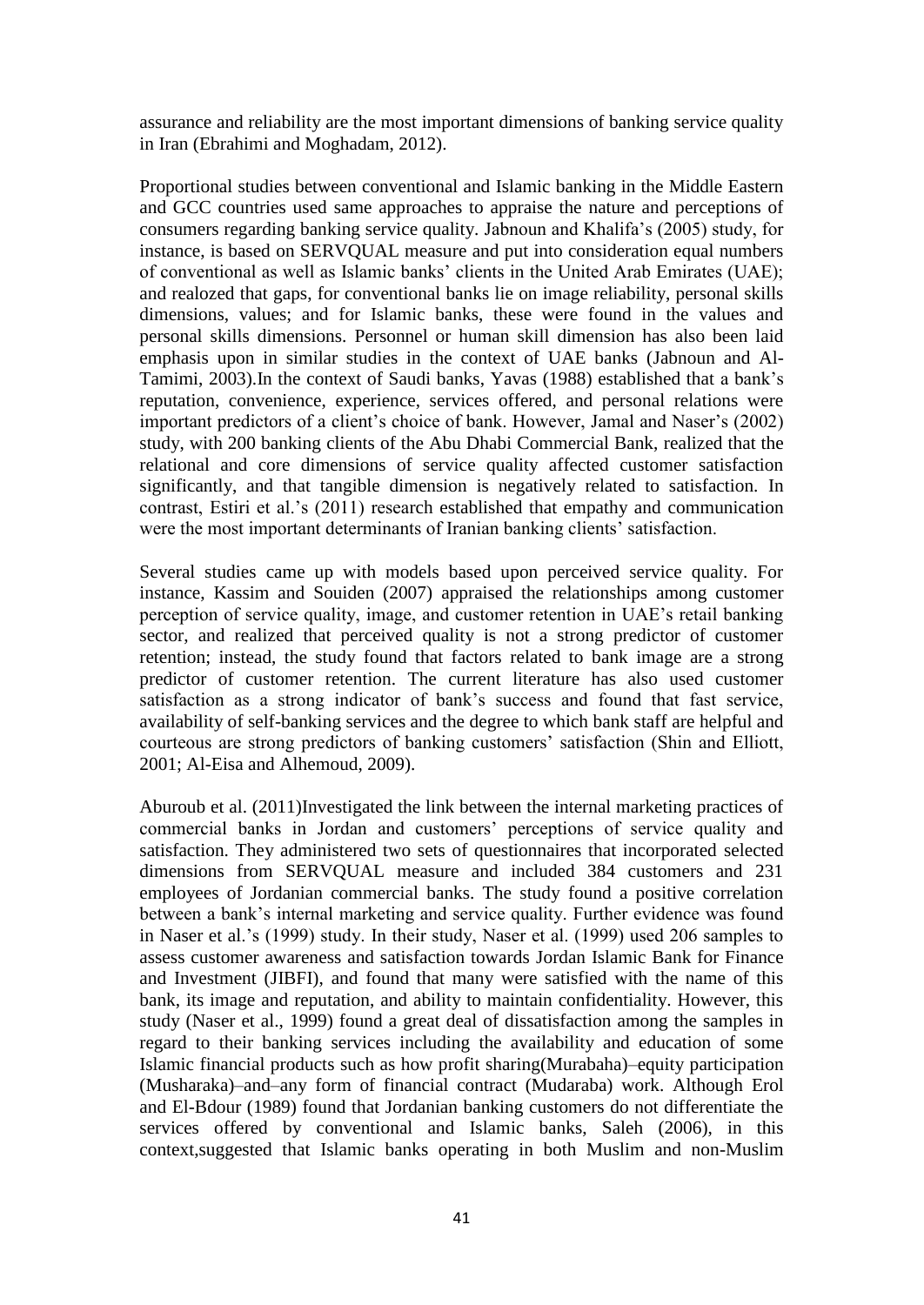countries must educate and explain their clients about the Islamic banking terminologies and how that works.

Research also demonstrated that gender differences affect both perceived service quality expectations and service quality assessment (Raven and Welsh, 2004). In their study between Lebanese and Kuwaiti banking customers, Raven and Welsh (2004) revealed that men not only expect higher levels of service quality than women, but also they perceive higher levels of service quality particularly for assurance and reliability dimensions, and that Kuwaiti customers have lower perceptions of overall banking service quality than Lebanese customers. In terms of barriers of good perceptions of banking service quality, one study found that lack of employee empowerment, centralized management and lack of transformational leadership are some of the major barriers of forming good perceptions of service quality about banking services in Qatar (Chaker and Jabnoun, 2010).

Overall, the current research in the Middle Eastern banking service quality produces varied findings. These studies mainly found dimensions of perceived service quality and their culture specific importance, and barriers of good perceived service quality. In addition, some studies have developed culture specific models predicting satisfaction, perceived quality, and customer retention, while other studies have examined the demographic differences (e.g. gender) of perception of service quality in Middle Eastern banking services.

### **Future Research in Banking Service Quality**

This paper has perilously reviewed the present service quality literature relevant to conventional as well as Islamic banks in the Middle East and GCC countries, where their culture consisting of language, religion, ethnic background, are relatively homogeneous, and identified a number of research questions in this research domain that require attention from researchers as well as practitioners alike. These are:

- (1) How do demographic variables including income, gender, religion, age, and profession affect service quality perceptions?
- (2) What are the customer's needs in terms of banking in the Middle East and GCC countries?
- (3) What are the degree of differences between clients' expectations as well as the perceptions of banking services in the Middle East and GCC countries?

The majority of research in this sphere has primarily theorized SERVQUAL measure and examined client prospects and perceptions of service quality in Islamic and conventional banks in the Middle East and GCC states. In this perspective, our review finds the following research questions:

(4) What dimensions of service quality are truly unique to Islamic and conventional banking in the Middle Eastern and GCC countries,and how can other factors be identified through an analysis and modelling of industry performance?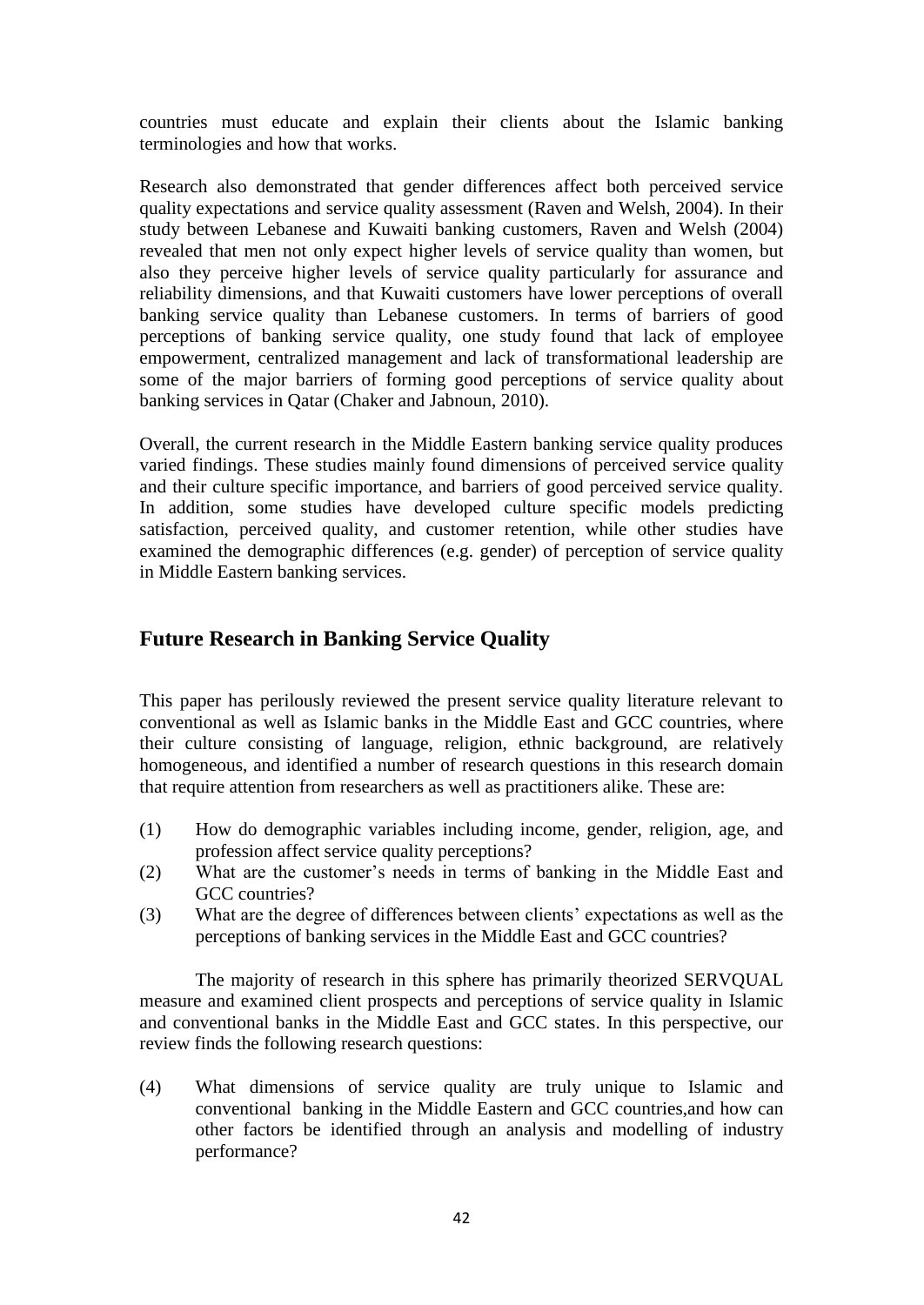- (5) What are the mainstay dimensions of perceived service quality thatare assorted between conventional and Islamic banking services among the banking clients across the Middle East and GCC countries?
- (6) How do demographic variables such as religion, income, gender, professionand age, affectthe selection of banking servicesthat is either conventional or Islamic?
- (7) Which of the service quality measures or a mix of measures such as SERVQUAL, SERVPERF, CARTER, BSQ, BANQUAL-R, SYSTRA-SQ, BANKSERV, and CBSQ is the most suitable for the Middle East and GCC countries?

Although a few research developed bank and culture specific service quality model and determined relationships between image, perceived service quality, satisfaction and customer retention (see, for example, Kassim and Souiden, 2007; Shin and Elliott, 2001; Al-Eisa and Alhemoud, 2009; Naser et al., 1999), it appears that these studies are missing several core constructs including Muslim customers confidence, trust and values and their relationships with banks' success in the Middle Eastern and GCC countries' banking services. Sultan and Wong's (2010a, 2010b, 2011, 2012, 2013) model, in this context may provide important insights for the researchers and practitioners. Therefore,

- (8) What roles do consumers 'values, trust and confidence play in selecting a specific type of banking services in the Middle East and GCC region?
- (9) Does perceived banking service quality predict banking success in the Middle Eastern and GCC countries?

There are a number of scarce areas of research including the banking service innovation, globalisation of the banking product or service and institutional/corporate branding. Islamic banking is relatively new, at least compared to conventional banking systems and practices, with an aim to serve the Muslims who believe in trade or business activities but not interest, in principle. Therefore, future research should explore the following research questions:

- (10) What new banking service or product would be of value to the customers of the Middle Eastern and GCC countries?
- (11) What constitutes or determines branding of Islamic banking services/products (including corporate branding)?
- (12) How do varying tangible and intangible conditions influence customer satisfaction in Islamic and conventional banking in the Middle Eastern and GCC countries, and through what strategies can these influences be equalised?

## **Contributions and Conclusion**

This evaluation on the existing development of quality service research in the banking sector of the Middle East as well as the GCC countries has highlighted some critical study questions for prospect research. It is anticipated that these questions, when answered using suitable and relevant research methodology, would offer valuable directions for the Middle Eastern and GCC countries' banking segment. To begin with, attention to the acknowledged research domains would offer practitioners in the banking sector invaluable an outlook on the banking profiles of clients in the Middle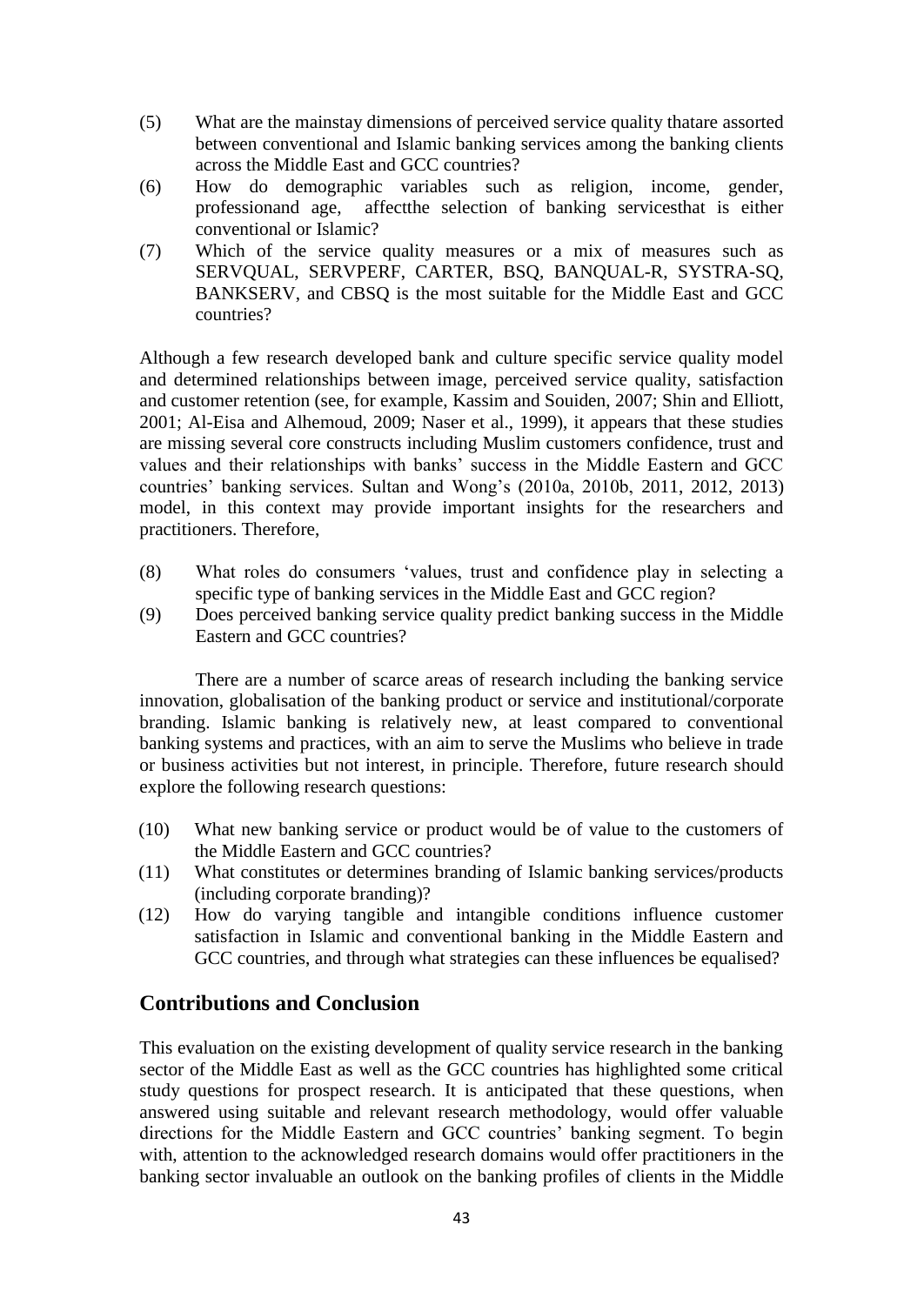East and GCC countries. This will facilitate practitioners to strategically establish a plan on the best methods of meeting the banking desires of their clients. Additional research on the created domains would further indicate how demographic variables such as age, income, religion, gender, profession affect service quality perceptions as well as the choosing of banking services in either conventional or Islamic banks in the Middle Eastern and GCC states. Evidence-based results on these aspects would help bank practitioners in effectively and efficiently targeting potential clients as well as identifying service places which need improvements so as to sustain their clients and revenue stream.

Following a review of leading studies on service quality in the Middle East and GCC countries banking sector, research gaps relating to core homegenous and heterogenous dimensions of perceived service quality was established. This review further revelaled research gaps relating to core dimensions of perceived service quality that are heterogeneous between conventional and Islamic banking services among the banking customers across the Middle East and GCC countries. Furthermore, a gap on the extent of differences between consumers' expectations and perceptions of banking services was established. Future research studies that will attempt to bridge these research gaps will significantly aid both conventional and Islamic banks to determine which areas or dimensions of service quality they should focus on in order to meet consumers' expectations and enhance their competitive edge in the market.

Although a considerable number of research studies reviewed have employed the SERVQUAL model to measure service quality in Islamic and conventional banks in the Middle East and GCC countries, a mix of measures (e.g. SERVPERF, CARTER, BSQ, BANQUAL-R, SYSTRA-SQ, BANKSERV and CBSQ) have been used in other studies to investigate service quality. Consequently, there is no consensus on which overriding factors influence customer perception and customer satisfaction of service quality offered in Islamic and conventional banks. Therefore, there is need for future studies to establish which model is the most suitable for measuring service quality in the Middle East and GCC countries. This will lead to the establishment of more accurate finidings and provide clarity to banking service providers on consumers' expectations and perceptions of service quality.

Lastly, the reviewed studies have not effectively examined the relationship between the success of banking services in the Middle Eastern and GCC countries and core constructs such as customers confidence, values, trust, relationship with the bank and perceived service quality. Future studies that will examine these relationships will significantly help service providers to determine which areas of service quality they should focus on in order to enhance their profitability. In addition to this, future studies that will examine the factors that determine branding of services/ product in Islamic banks and new banking service/product that would be of value to customers of the Middle Eastern and GCC countries will not only aid service providers to effectively plan and execute suitable marketing strategies but will also help them to save costs and time associated with ineffective marketing plans.

Further, success in the delivery of banking services has caused a rapid economic growth in Middle Eastern and GCC member states.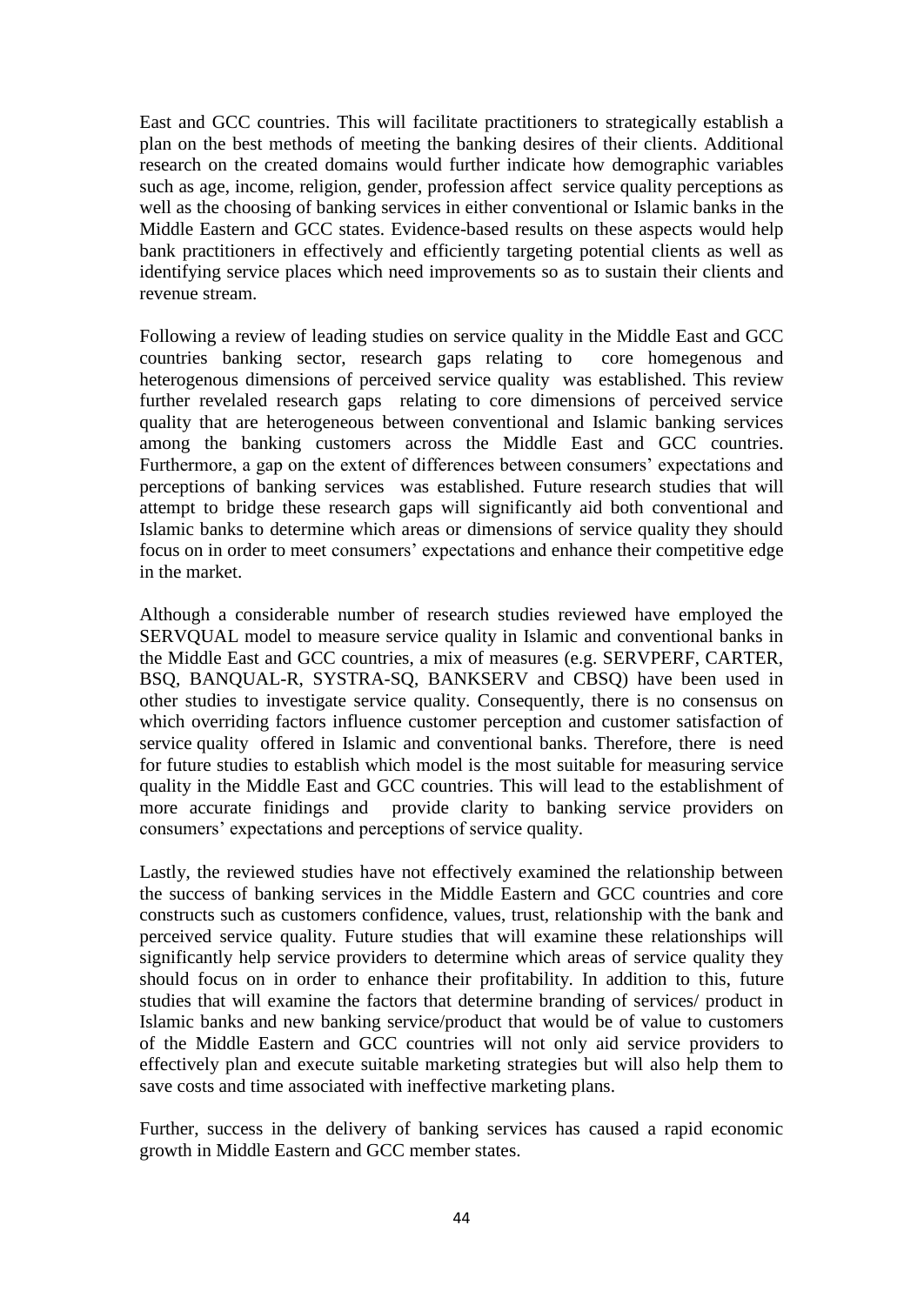#### **References**

- Abdullah, F., Suhaimi, R., Saban, G., & Hamali, J. (2011). Bank Service Quality (BSQ) IndexAn indicator of service performance. *International Journal of Quality & Reliability Management, 28*(5), 542.
- Abedifar, P., Molyneux, P., & Tarazi, A. (2011). Risk and Stability in Islamic Banking. *Bangor: Bangor Business School, University of Wales*.
- Abedniya, A., Zaeim, M., & Hakimi, B. (2011). Investigating the relationship between customers' perceived service quality and satisfaction: Islamic Bank in Malaysia. *European J Soc Sci, 21*(4), 603-624.
- Aburoub, A. S., Hersh, A. M., & Aladwan, K. (2011). Relationship between internal marketing and service quality with customers' satisfaction. *International Journal of Marketing Studies, 3*(2), p107.
- Al-Ajmi, J., Hussain, H. A., & Al-Saleh, N. (2009). Clients of conventional and Islamic banks in Bahrain: How they choose which bank to patronize. *International Journal of Social Economics, 36*(11), 1086-1112.
- Al-Eisa, A. S., & Alhemoud, A. M. (2009). Using a multiple-attribute approach for measuring customer satisfaction with retail banking services in Kuwait. *International Journal of Bank Marketing, 27*(4), 294-314.
- Al-Smadi, A. A.-M., Hamdan, F., & Almsafir, M. K. (2013). ISLAMIC BANKING VS CONVENTIONAL BANKING, DURING THE GLOBAL FINANCIAL CRISIS: MALAYSIA AS A CASE. *Journal of Islamic and Human Advanced Research, 3*(1).
- Al-Tamimi, H. A. H., & Al-Amiri, A. (2003). Analysing service quality in the UAE Islamic banks. *Journal of Financial Services Marketing, 8*(2), 119-132.
- Al-Wugayan, A., Pleshko, L. P., & Baqer, S. M. (2008). An investigation of the relationships among consumer satisfaction, loyalty, and market share in Kuwaiti loan services. *Journal of Financial Services Marketing, 13*(2), 95- 106.
- Aldlaigan, A. H., & Buttle, F. A. (2002). SYSTRA-SQ: a new measure of bank service quality. *International Journal of Service Industry Management, 13*(4), 362-381.
- Amin, M., & Isa, Z. (2008). An examination of the relationship between service quality perception and customer satisfaction: a SEM approach towards Malaysian Islamic banking. *International Journal of Islamic and Middle Eastern Finance and Management, 1*(3), 191-209.
- Anderson, W. T., Cox, E. P., & Fulcher, D. G. (1976). Bank selection decisions and market segmentation. *The Journal of Marketing, 40*(1), 40-45.
- Ansari, S., & Rehman, A. (2011). *Financial performance of islamic and conventional banks in Pakistan: A comparative study.* Paper presented at the 8th International Conference on Islamic Economics and Finance.
- Askari, H., Iqbal, Z., & Mirakhor, A. (2009). *Globalization and islamic finance: convergence, prospects and challenges* (Vol. 778): John Wiley & Sons.
- Avkiran, N. K. (1994). Developing an instrument to measure customer service quality in branch banking. *International Journal of Bank Marketing, 12*(6), 10-18.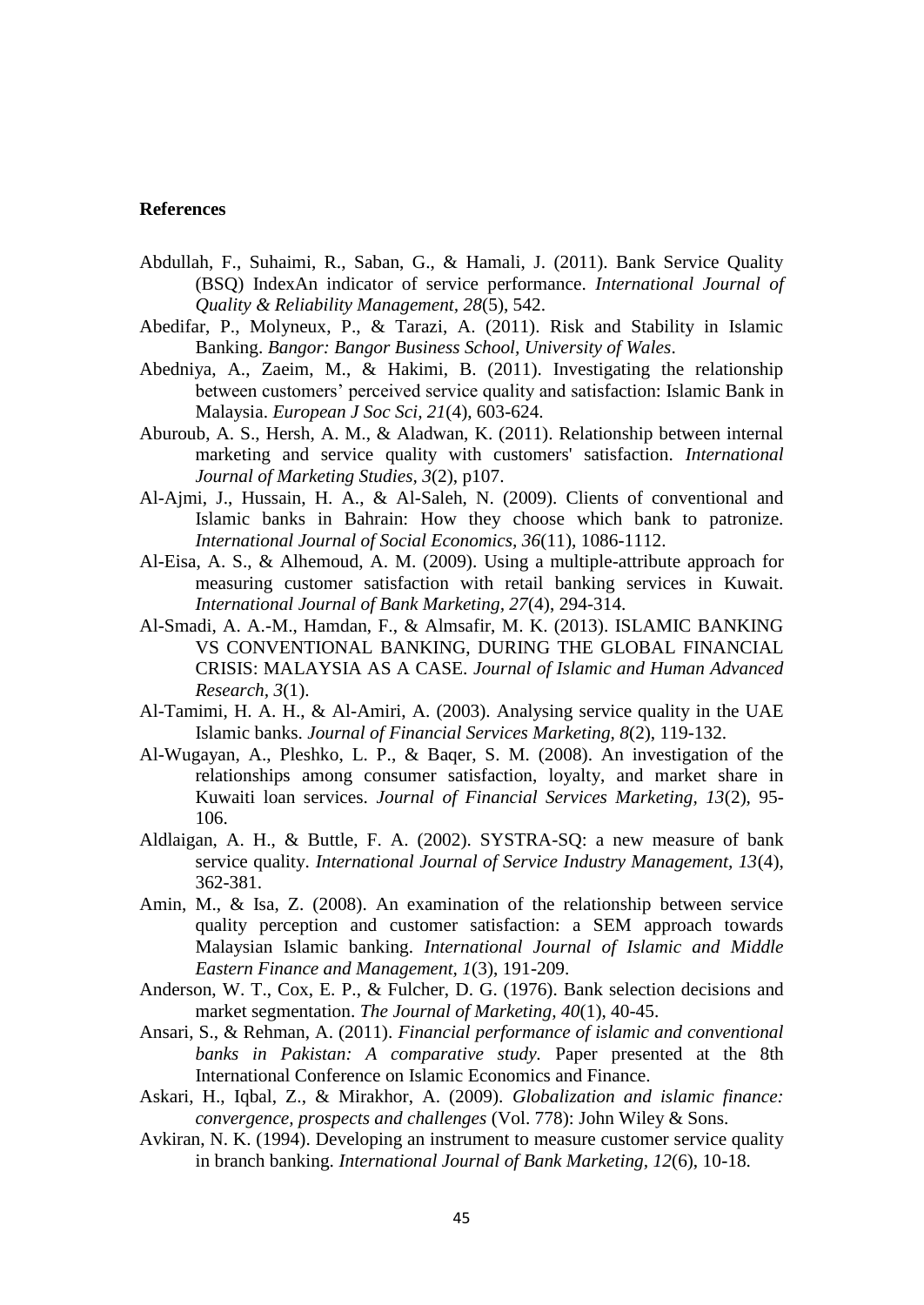- Avkiran, N. K. (1999). Quality customer service demands human contact. *International Journal of Bank Marketing, 17*(2), 61-74.
- Awan, A. G. (2009). Comparison of Islamic and Conventional Banking in Pakistan. *Proceeding of the 2nd CBRC, Lahore, November 14*.
- Bahia, K., & Nantel, J. (2000). A reliable and valid measurement scale for the perceived service quality of banks. *International Journal of Bank Marketing, 18*(2), 84-91.
- Benamraoui, A. (2008). Islamic banking: the case of Algeria. *International Journal of Islamic and Middle Eastern Finance and Management, 1*(2), 113-131.
- Bloemer, J., De Ruyter, K., & Peeters, P. (1998). Investigating drivers of bank loyalty: the complex relationship between image, service quality and satisfaction. *International Journal of Bank Marketing, 16*(7), 276-286.
- Chaker, M. N., & Jabnoun, N. (2010). Barriers to service quality in Islamic banks in Qatar. *International Journal of Commerce and Management, 20*(4), 296-307.
- Cronin, J., Brady, M., & Hult, G. (2000). Assessing the effect of quality, value, and customer satisfaction on consumer behavioral intentions in service environments. *Journal of Retailing 76* (2), 193-218.
- Cronin, J., & Taylor, S. (1992). Measuring service quality: a re-examination and extension. *Journal of Marketing, 56*(3), 55-68.
- Cronin, J., & Taylor, S. (1994). SERVPERF versus SERVQUAL: reconciling performance-based and perceptions-minus-expectations measurement of service quality. *Journal of Marketing, 58*(1), 125-131.
- Ebrahimi, M. R., & Moghadam, A. H. (2012). A Survey to Recognize the Most Important Dimensions of the Service Quality of Iran's Commercial Banks. *Journal of Management Research, 4*(4), 131-142.
- Erol, C., & El-Bdour, R. (1989). Attitudes, behaviour, and patronage factors of bank customers towards Islamic banks. *International Journal of Bank Marketing, 7*(6), 31-37.
- Erol, C., Kaynak, E., & Radi, E.-B. (1990). Conventional and Islamic banks: patronage behaviour of Jordanian customers. *International Journal of Bank Marketing, 8*(4), 25-35.
- Estiri, M., Hosseini, F., Yazdani, H., & Nejad, H. J. (2011). Determinants of customer satisfaction in Islamic banking: evidence from Iran. *International Journal of Islamic and Middle Eastern Finance and Management, 4*(4), 295-307.
- Evans, R.-l. (1979). Bank selection: it all depends on the situation. *Journal of Bank Research, 12*, 243-249.
- Farrell, M. J. (1957). The measurement of productive efficiency. *Journal of the Royal Statistical Society. Series A (General), 120*(3), 253-290.
- Galloway, L., & Ho, S. (1996). A model of service quality for training. *Training for Quality, 4*(1), 20-26.
- Gefen, D. (2002). Reflections on the dimensions of trust and trustworthiness among online consumers. *ACM Sigmis Database, 33*(3), 38-53.
- Grönroos, C. (1984). A service quality model and its marketing implications. *European Journal of marketing, 18*(4), 36-44.
- Guo, X., Duff, A., & Hair, M. (2008). Service quality measurement in the Chinese corporate banking market. *International Journal of Bank Marketing, 26*(5), 305-327.
- Hanif, M. (2010). Differences and Similarities in Islamic and Conventional Banking. *International Journal of Business and Social Sciences, 2*(2).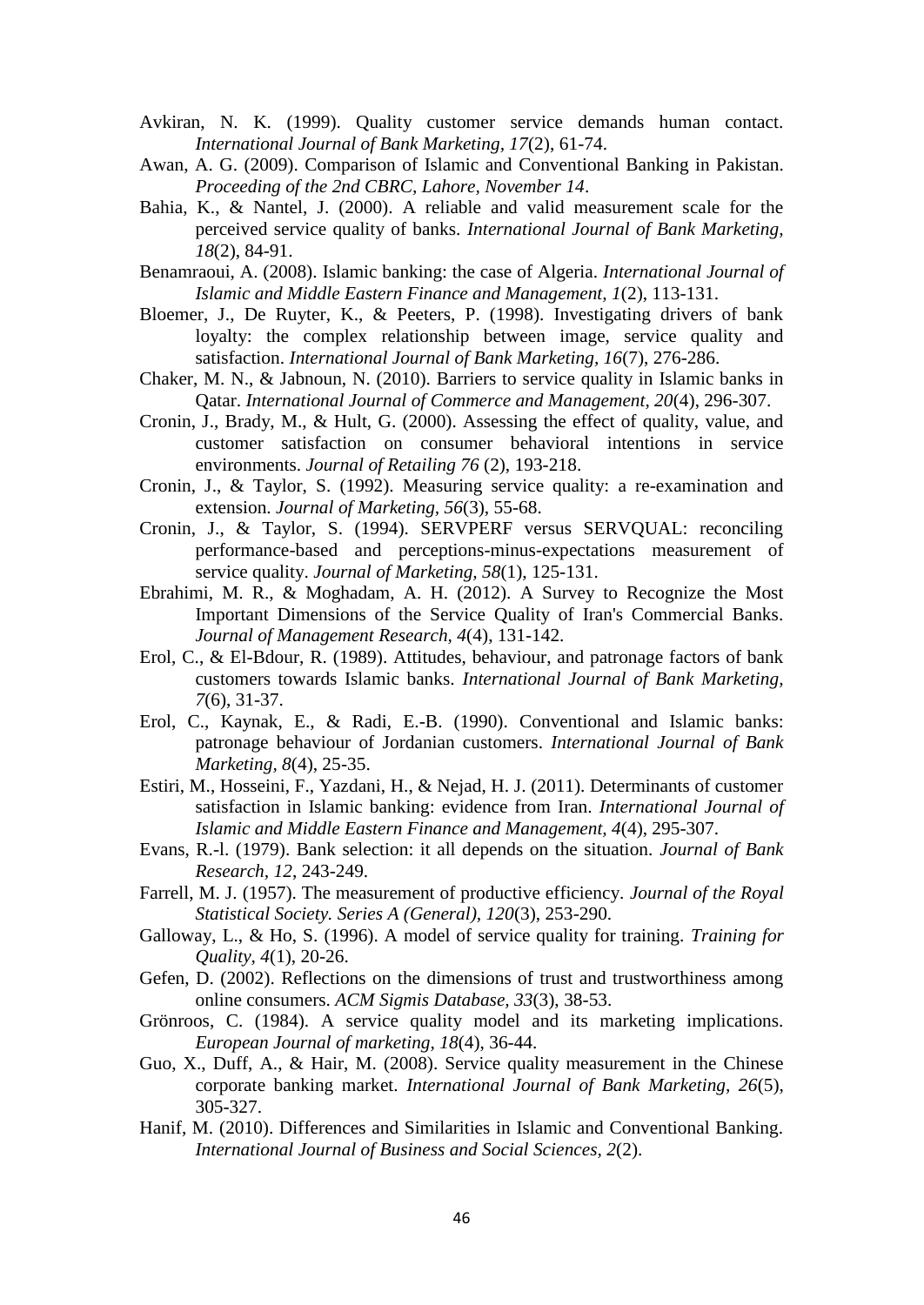- Haron, S., & Azmi, W. N. W. (2008). Determinants of Islamic and conventional deposits in the Malaysian banking system. *Managerial Finance, 34*(9), 618- 643.
- Hassan, T., Mohamad, S., & Bader, M. K. I. (2009). Efficiency of conventional versus Islamic banks: evidence from the Middle East. *International Journal of Islamic and Middle Eastern Finance and Management, 2*(1), 46-65.
- Hegazy, I. A. (1995). AN EMPIRICAL COMPARATIVE STUDY BETWEEN ISLAMIC AND COMMERCIAL BANKS'SELECTION CRITERIA IN EGYPT. *International Journal of Commerce and Management, 5*(3), 46-61.
- Hoffman, K. D., & Bateson, J. E. (2002). *Fundamentos de marketing de servicios: conceptos, estrategias y casos*: Thomson.
- Hossain, M., & Leo, S. (2009). Customer perception on service quality in retail banking in Middle East: the case of Qatar. *International Journal of Islamic and Middle Eastern Finance and Management, 2*(4), 338-350.
- Jabnoun, N., & Al-Tamimi, H. A. H. (2003). Measuring perceived service quality at UAE commercial banks. *International Journal of Quality & Reliability Management, 20*(4), 458-472.
- Jabnoun, N., & Khalifa, A. (2005). A customized measure of service quality in the UAE. *Managing Service Quality, 15*(4), 374-388.
- Jaffar, M., & Manarvi, I. (2011). Performance comparison of Islamic and Conventional banks in Pakistan. *Global Journal of Management and Business Research, 11*(1).
- Jamal, A., & Naser, K. (2002). Customer satisfaction and retail banking: an assessment of some of the key antecedents of customer satisfaction in retail banking. *International Journal of Bank Marketing, 20*(4), 146-160.
- Kang, G.-D., James, J. . (2004). Service quality dimensions: an examination of Gronroos's service quality model. *Managing Service Quality, 14*(4), 266-277.
- Karatepe, O. M., Yavas, U., & Babakus, E. (2005). Measuring service quality of banks: scale development and validation. *Journal of Retailing and Consumer Services, 12*(5), 373-383.
- Khan, M. M., & Bhatti, M. I. (2008). Islamic banking and finance: on its way to globalization. *Managerial Finance, 34*(10), 708-725.
- Kumar, M., Kee, F. T., & Charles, V. (2010). Comparative evaluation of critical factors in delivering service quality of banks: an application of dominance analysis in modified SERVQUAL model. *International Journal of Quality & Reliability Management, 27*(3), 351-377.
- Lehtinen, U., & Lehtinen, J. R. (1982). *Service quality: a study of quality dimensions*: Service Management Institute.
- Levesque, T., & McDougall, G. H. (1996). Determinants of customer satisfaction in retail banking. *International Journal of Bank Marketing, 14*(7), 12-20.
- Metawa, S. A., & Almossawi, M. (1998). Banking behavior of Islamic bank customers: perspectives and implications. *International Journal of Bank Marketing, 16*(7), 299-313.
- Mohd Kassim, N., & Souiden, N. (2007). Customer retention measurement in the UAE banking sector. *Journal of Financial Services Marketing, 11*(3), 217- 228.
- Naser, K., Jamal, A., & Al-Khatib, K. (1999). Islamic banking: a study of customer satisfaction and preferences in Jordan. *International Journal of Bank Marketing, 17*(3), 135-151.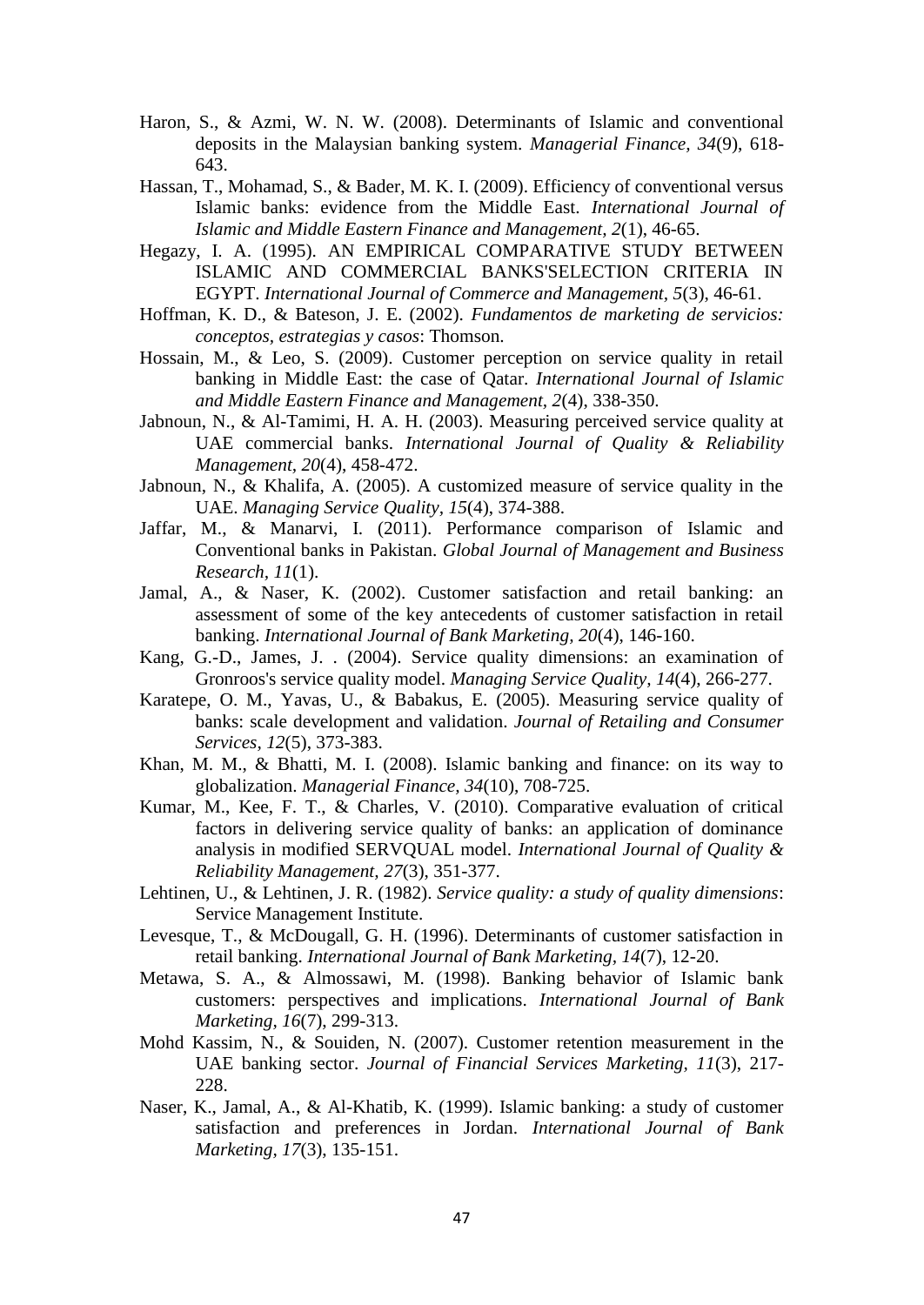- Olson, D., & Zoubi, T. A. (2008). Using accounting ratios to distinguish between Islamic and conventional banks in the GCC region. *The International Journal of Accounting, 43*(1), 45-65.
- Othman, A., & Owen, L. (2001). Adopting and measuring customer service quality (SQ) in Islamic banks: a case study in Kuwait finance house. *International Journal of Islamic Financial Services, 3*(1), 1-26.
- Parasuraman, A., Berry, L. L., & Zeithaml, V. A. (1991). Perceived service quality as a customer‐based performance measure: An empirical examination of organizational barriers using an extended service quality model. *Human Resource Management, 30*(3), 335-364.
- Parasuraman, A., Zeithaml, V. A., & Berry, L. L. (1985). A conceptual model of service quality and its implications for future research. *The Journal of Marketing*, 41-50.
- Parasuraman, A., Zeithaml, V. A., & Berry, L. L. (1988). SERVQUAL: A multipleitem sales for measuring customer perception of service quality. *Journal of Retailing, 64*(1), 12-40.
- Raven, P., & Welsh, D. H. (2004). An exploratory study of influences on retail service quality: a focus on Kuwait and Lebanon. *Journal of Services Marketing, 18*(3), 198-214.
- Saleh, A. S., & Zeitun, R. (2006). Islamic Banking Performance in the Middle East: A Case Study of Jordan. *Faculty of Commerce-Economics Working Papers*, 157.
- Shin, D., & Elliott, K. M. (2001). Measuring customers' overall satisfaction: a multiattributes assessment. *Services Marketing Quarterly, 22*(1), 3-19.
- Siraj, K., & Sudarsanan, P. (2012). Comparative study on performance of islamic banks and conventional banks in GCC region. *J. Appl. Financ and Banking, 2*(3), 123-161.
- Sultan, P., & Wong, H. Y. (2010a). Performance-based service quality model: an empirical study on Japanese universities. *Quality Assurance in Education, 18*(2), 126-143.
- Sultan, P., & Wong, H.Y. (2010b), "Service quality in higher education: a review and research agenda", *International Journal of Quality and Service Sciences*, Vol. 2, No. 2, pp. 259-272.
- Sultan, P., & Wong, H.Y. (2011), "Service quality in a higher education context: antecedents and dimensions", *International Review of Business Research Papers*, Vol. 7 No. 2, pp. 11-20.
- Sultan, P., & Wong, H.Y. (2012), "Service quality in a higher education context: an integrated model", *Asia Pacific Journal of Marketing and Logistics*, Vol. 24 No. 5, pp. 755-784.
- Sultan, P., & Wong, H. Y. (2013). Antecedents and consequences of service quality in a higher education context: A qualitative research approach. *Quality assurance in education, 21*(1), 70-95.
- Taap, M. A., Chong, S. C., Kumar, M., & Fong, T. K. (2011). Measuring service quality of conventional and Islamic banks: a comparative analysis. *International Journal of Quality & Reliability Management, 28*(8), 822-840.
- Toumi, K., Viviani, J.-L., & Belkacem, L. (2011). Actual Risk Sharing Measurement in Islamic Banks. *Critical Studies on Corporate Responsibility, Governance and Sustainability, 2*, 325-347.
- Tsoukatos, E., & Mastrojianni, E. (2010). Key determinants of service quality in retail banking. *EuroMed Journal of Business, 5*(1), 85-100.